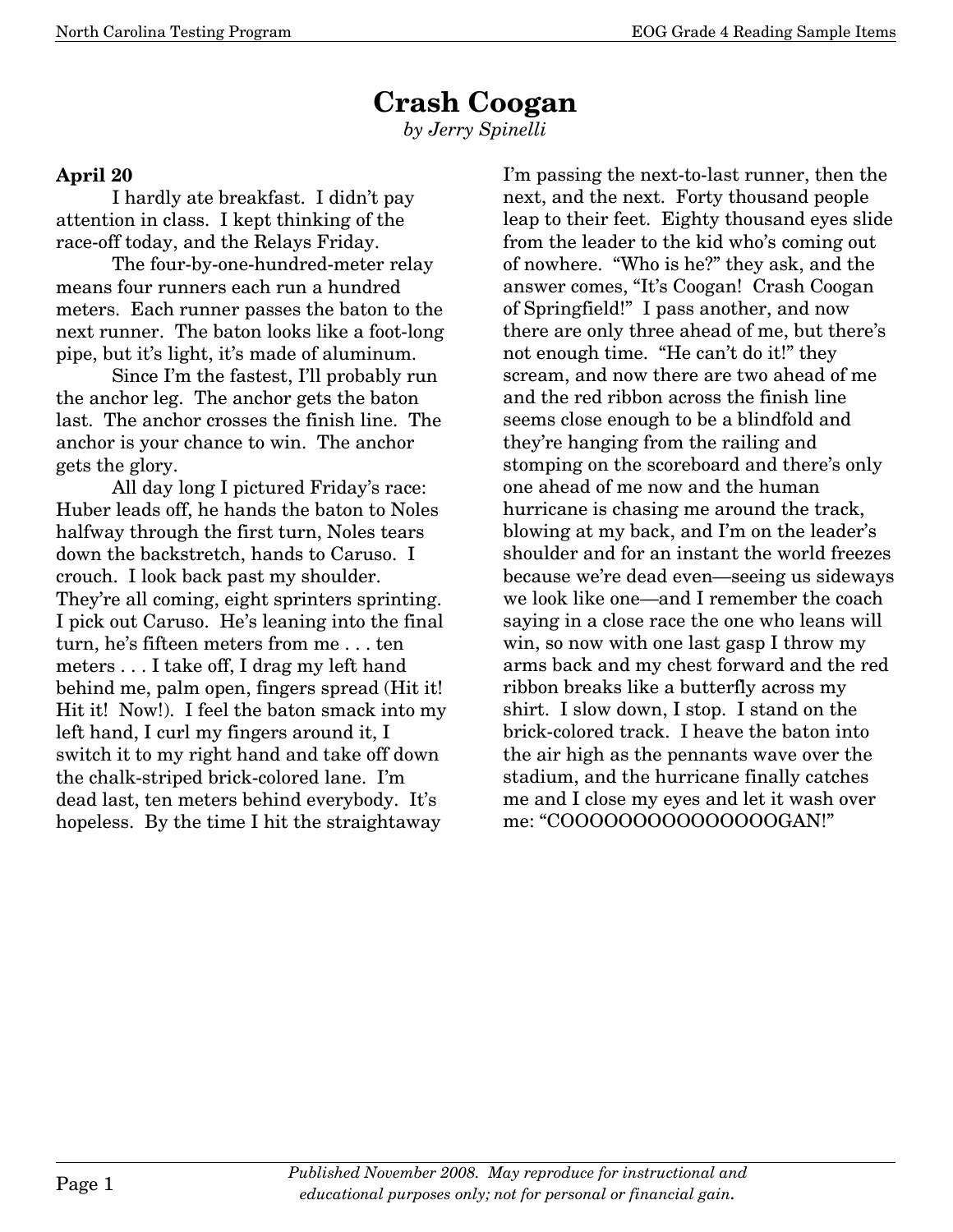- 1. What is the *main* purpose of the second and third paragraphs?
	- A to make the reader feel the excitement of a race
	- B to explain to the reader how relay races work
	- C to show the reader how Crash feels about relay races
	- D to prove to the reader that Crash is a good racer
- 2. What seems to be the *most important* thing to Crash?
	- A being the anchor and winning
	- B following the coach's advice
	- C making the crowd feel excited
	- D not letting his teammates down
- 3. What is the hurricane that Crash talks about at the end of the selection?
	- A the sound that the other runners make
	- B the weather the day of the race
	- C the feeling of excitement inside his chest
	- D the noise made by the crowd
- 4. What does the reader learn about Crash in this selection?
	- A His mind is on the race.
	- B He has never won a race.
	- C He is not sure of himself.
	- D He has a lot of team spirit.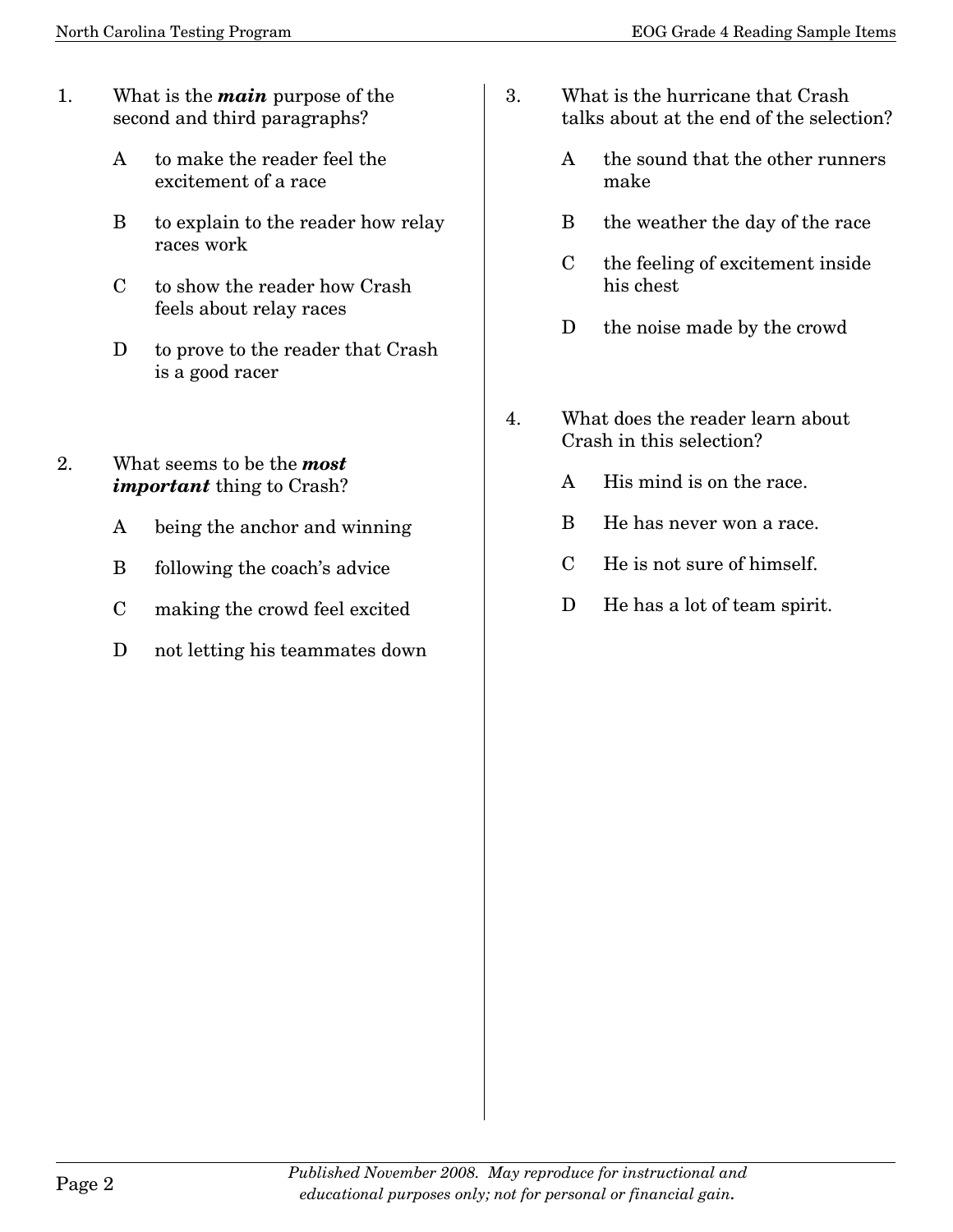- 5. What is the *most likely* reason that the author has Crash Coogan tell the story?
	- A so that the reader will like Crash Coogan
	- B so that the reader will think that the story is true
	- C so that the reader will understand racing better
	- D so that the reader will know what Crash Coogan is feeling
- 6. What can the reader learn from Crash's experience?
	- A that it is difficult to win a relay race
	- B that some races are not really over until the last moment
	- C that Crash Coogan wanted the race to last longer
	- D that crowds get upset about a close race

## **End of Set**

*In compliance with federal law, including the provisions of Title IX of the Education Amendments of 1972, the Department of Public Instruction does not discriminate on the basis of race, sex, religion, color, national or ethnic origin, age, disability, or military service in its policies, programs, activities, admissions or employment.*